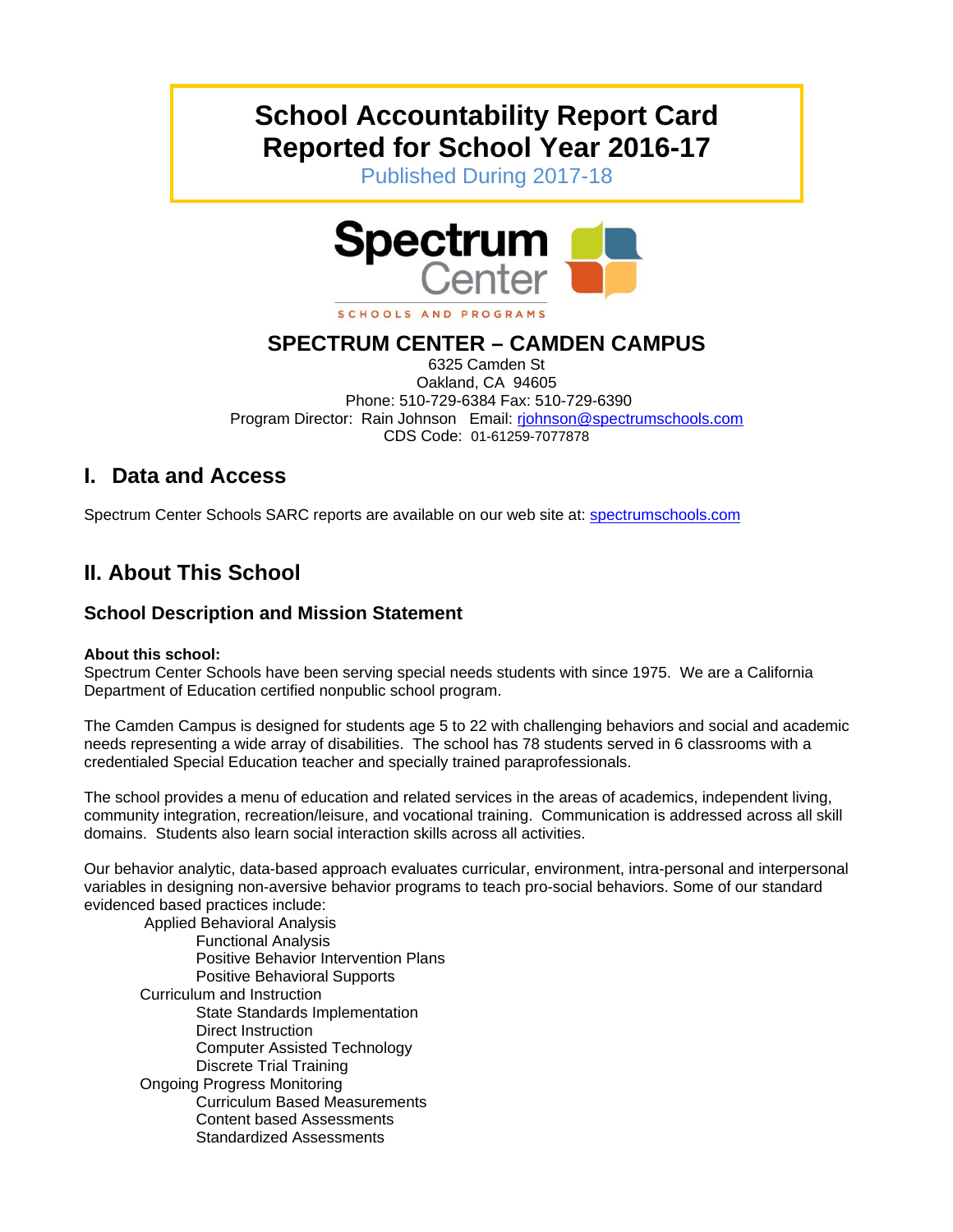is reviewed monthly to assess the student's progress. Lessons plans are revised as needed to assure student Data is collected on academic achievement and on each Individualized Educational Plan (IEP) goal weekly. The data learning. A progress report and/or report card is completed for every student and is provided to both the parent and LEA quarterly per the IEP and master contract.

Spectrum Center Schools monitor progress on targeted campus goals quarterly. An Internal Accountability Review is conducted annually.

#### **Mission Statement:**

Our mission is to provide personalized, evidence-based educational services for non-traditional learners in collaboration with families and public school districts.

#### **Opportunities for Parental Involvement**

Parents are involved in the student enrollment process, parent/teacher conferences, IEP development and approval.

Parental involvement is encouraged throughout the school year. Our campus hosts annual open houses each October and invites both families of our students and local community members to attend. Teachers and parents work together to individualize means of daily communication (email, written logs, phone calls, etc.) that proves effective in the consistency between home and school. Additionally, we have an open-door policy where parents can schedule visits to their child's classroom throughout the year.

Teachers make weekly phone calls to parents to touch base and share how the child's week went as well as ask for parent input.

 principles, video modeling for those with Autism, and many others. When needed, Spectrum Center has provided trainings to help parents with challenges at home, such as ABA

#### **Student Enrollment by Grade Level (School Year 2016-17)**

This table displays the number of students enrolled in each grade level (determined by age) at the school.

| <b>Grade Level</b> | <b>Number of Students</b> | <b>Grade Level</b>         | <b>Number of Students</b> |
|--------------------|---------------------------|----------------------------|---------------------------|
| Kindergarten       |                           | <b>Ungraded Elementary</b> |                           |
| Grade 1            |                           | Grade 9                    |                           |
| Grade 2            |                           | Grade 10                   |                           |
| Grade 3            | 2                         | Grade 11                   |                           |
| Grade 4            | 2                         | Grade 12                   |                           |
| Grade 5            |                           | <b>Ungraded HS</b>         |                           |
| Grade 6            | 4                         | <b>Post-Secondary</b>      | 33                        |
| Grade 7            | 8                         |                            |                           |
| Grade 8            | 6                         | <b>Total Enrollment</b>    | 84                        |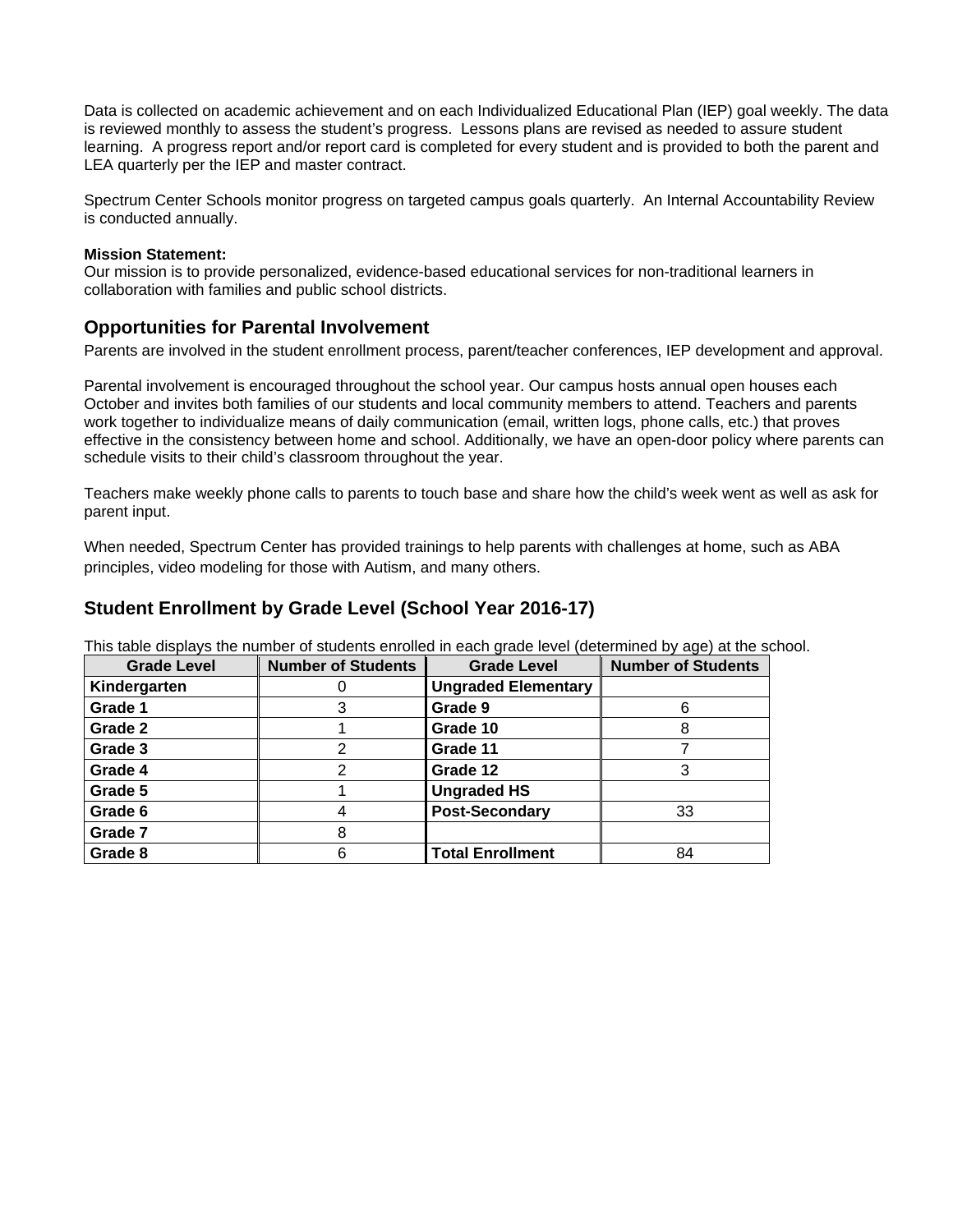## **Student Enrollment by Group 2016-17**



**Disability Eligibility**

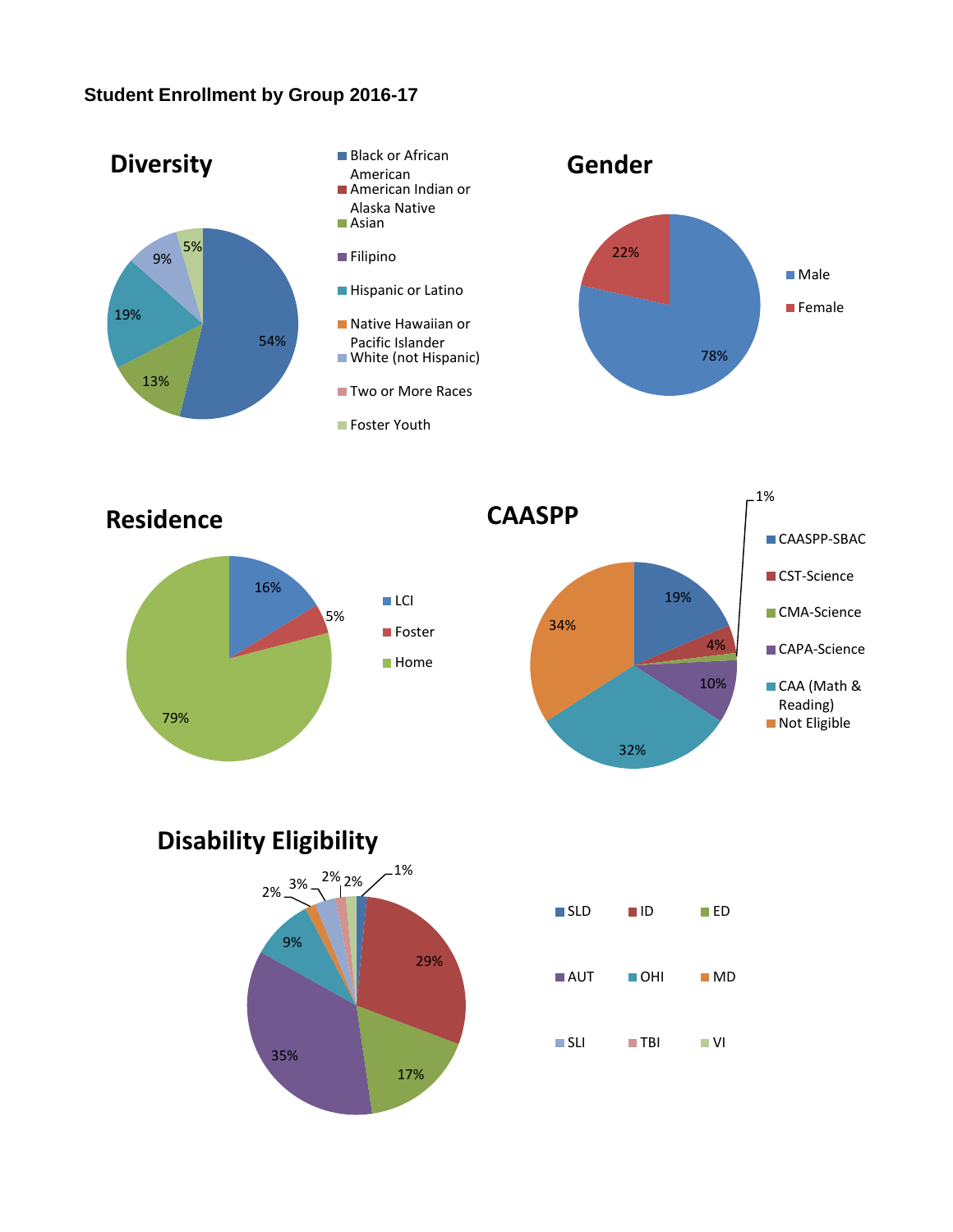### **Average Class Size**

Our model is to provide small classroom sizes, due to this our classrooms can be anywhere from 6 to 14 students in a classroom. Students are in classrooms according to age and function level. In the 2016-17 school year, our campus had 6 classrooms, serving a maximum of 84.

## **III. School Climate**

## **School Safety Plan (School Year 2016-17)**

All staff receive required trainings including, but not limited to:  $1<sup>st</sup>$  Aide/CPR, Hughes Bill, incident report writing, emergency preparedness, blood borne pathogens, student supervision, safety in the work place, sexual harassment, abuse reporting and universal precautions.

The campus has a safety team which meets monthly. The safety team is responsible for monitoring monthly classroom safety and risk abatement checklist, maintaining adequate first aide and blood borne pathogen supplies and reviewing safety incidents as needed. Morning sweeps of the grounds are conducted to insure the campus is secure and free from dangerous debris.

Emergency preparedness includes monthly fire drills, monthly earthquake drills, monthly OSHA building checks, an annual fire inspection and an annual disaster drill which includes earthquake preparedness, shelter in place, violent intruder protection and an annual exposure control plan.

#### **Suspensions and Expulsions**

|                    | <b>School</b> |         |         |  |
|--------------------|---------------|---------|---------|--|
| Rate               | 2014-15       | 2015-16 | 2016-17 |  |
| <b>Suspensions</b> |               |         |         |  |
| <b>Expulsions</b>  |               |         |         |  |

## **IV. School Facilities**

## **School Facility Conditions and Improvement Plan (School Year 2017-18)**

#### **Age of School Buildings:**

The Spectrum Center Camden Campus was built in 1949 as an Episcopalian high school. We purchased the building in 1997. The school has 8 classrooms, a library/multipurpose room, a gymnasium and administrative offices.

#### **Maintenance and Repair:**

The Administrative Coordinator is responsible for all campus repairs and coordinates with the Maintenance Specialist to ensure repairs are completed. We have a Five-Year Plan, which consists of replacing the roof, updating the furniture in the building, and replacing the carpets. The Custodian conduct morning safety sweeps to insure the campus is free from dangerous debris.

#### **Cleaning Process and Schedule:**

Our campus has a full time Custodian and contracts a nighttime cleaning service company in order to ensure that all classrooms, offices, gym and restrooms are cleaned on a daily basis.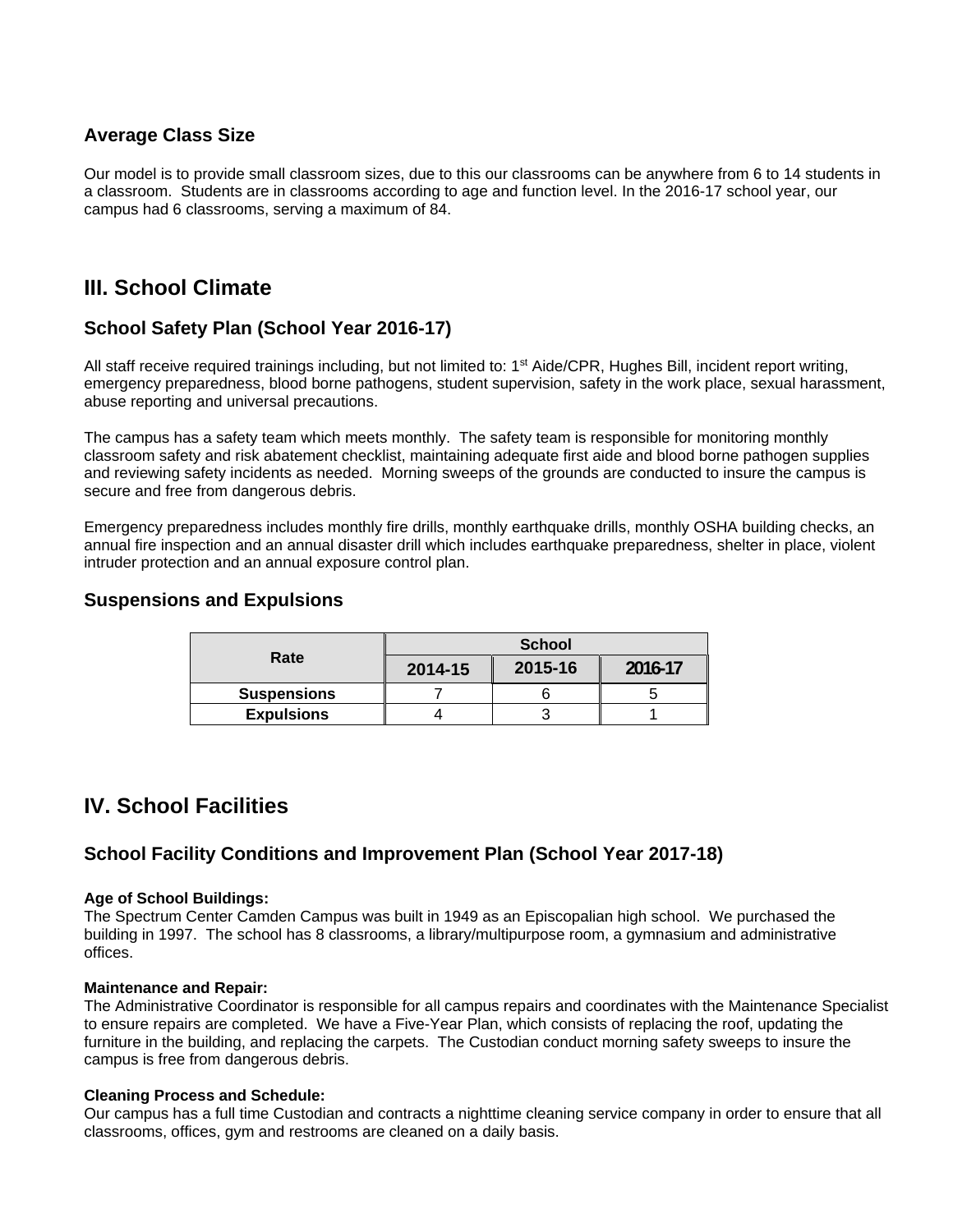**Modernizing or New School Construction Projects:** N/A

| <b>System Inspected</b>                                                          | <b>Repair Status</b> |      |      |      | <b>Repair Needed and</b>       |
|----------------------------------------------------------------------------------|----------------------|------|------|------|--------------------------------|
|                                                                                  | <b>Exemplary</b>     | Good | Fair | Poor | <b>Action Taken or Planned</b> |
| Systems: Gas Leaks,<br>Mechanical/HVAC,<br>Sewer                                 |                      | Χ    |      |      |                                |
| <b>Interior: Interior</b><br><b>Surfaces</b>                                     |                      | X    |      |      |                                |
| <b>Cleanliness: Overall</b><br>Cleanliness, Pest/<br>Vermin Infestation          |                      | X    |      |      |                                |
| <b>Electrical: Electrical</b>                                                    |                      | X    |      |      |                                |
| <b>Restrooms/Fountains:</b><br>Restrooms, Sinks/<br>Fountains                    |                      | Χ    |      |      |                                |
| Safety: Fire Safety,<br><b>Hazardous Materials</b>                               |                      | X    |      |      |                                |
| <b>Structural: Structural</b><br>Damage, Roofs                                   |                      | X    |      |      |                                |
| <b>External:</b><br>Playground/School<br>Grounds, Windows/<br>Doors/Gates/Fences |                      | Χ    |      |      |                                |
| <b>Overall Rating</b>                                                            |                      | Χ    |      |      |                                |

## **V. Teachers**

## **Teacher Credentials**

|                                               | <b>School</b> |         |         |  |
|-----------------------------------------------|---------------|---------|---------|--|
| <b>Teachers</b>                               | 2014-15       | 2015-16 | 2016-17 |  |
| <b>Number of campus classrooms</b>            | 8             |         |         |  |
| <b>Clear Level 2</b>                          | ົ             |         |         |  |
| <b>Preliminary Level 1</b>                    |               | 6       |         |  |
| <b>UIP</b>                                    |               |         |         |  |
| <b>PIP/STSP</b>                               |               |         |         |  |
| <b>Emergency Substitute (Classroom Aides)</b> |               | ⌒       |         |  |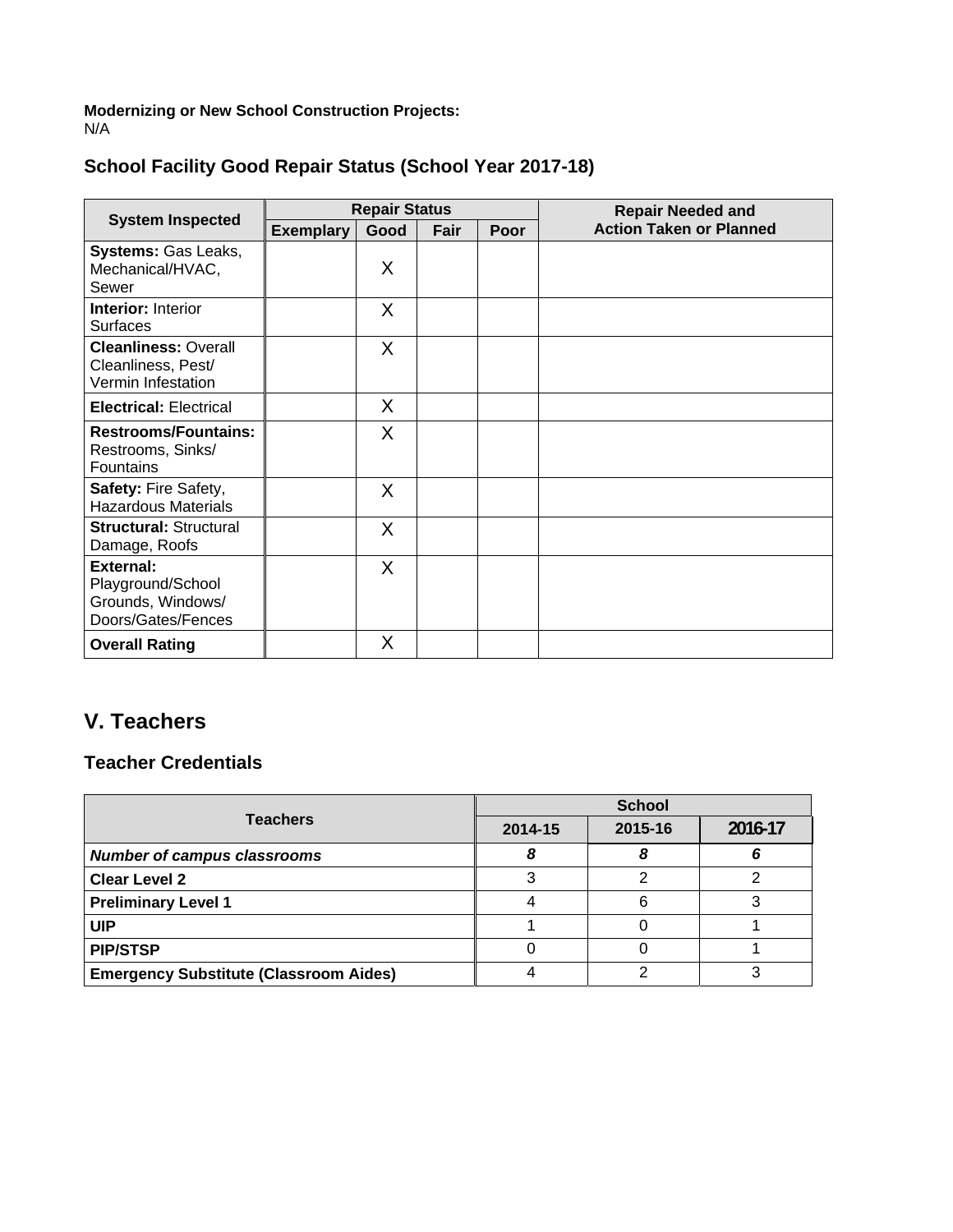## **VI. Support Staff**

## **Other Support Staff (School Year 2016-17)**

| <b>Title</b>                                    | <b>Number of FTE</b><br><b>Assigned to</b><br><b>School</b> |
|-------------------------------------------------|-------------------------------------------------------------|
| <b>Senior Behavior Analyst</b>                  |                                                             |
| <b>Curriculum and Instruction Specialist</b>    |                                                             |
| <b>Education Coordinator</b>                    |                                                             |
| <b>Therapists</b>                               | .8                                                          |
| <b>Speech/Language/Hearing Specialist</b>       | .8                                                          |
| <b>Occupational Therapists</b>                  | N                                                           |
| <b>Adapted Physical Education</b>               | 2                                                           |
| <b>Transportation Support</b>                   | N                                                           |
| <b>Behavioral/Instructional Classroom Aides</b> | 23                                                          |

## **VII. Curriculum and Instructional Materials**

## **Instructional Materials (School Year 2017-18)**

Each student at CST and CMA level has a text book which matches the SBE or the local LEA's adapted text books in each academic area at his/her grade level. In addition Spectrum Center provides supplemental materials as appropriate to match the students' learning patterns.

| <b>Core Curriculum Area</b>       | <b>Quality, Currency,</b><br>and Availability of<br><b>Textbooks and</b><br><b>Instructional</b><br><b>Materials * Need to</b><br>import the campus'<br><b>Materials form</b> | <b>Percent of Pupils</b><br><b>Who Lack Their Own</b><br><b>Assigned Textbooks</b><br>and/or<br><b>Instructional</b><br><b>Materials</b> | <b>Most Recent SBE or</b><br><b>Local Governing</b><br><b>Agency Approved</b><br><b>Textbooks and</b><br><b>Instructional</b><br><b>Materials</b> |
|-----------------------------------|-------------------------------------------------------------------------------------------------------------------------------------------------------------------------------|------------------------------------------------------------------------------------------------------------------------------------------|---------------------------------------------------------------------------------------------------------------------------------------------------|
| <b>Reading/Language Arts</b>      | $\star$                                                                                                                                                                       | $O\%$                                                                                                                                    | yes                                                                                                                                               |
| <b>Mathematics</b>                | $\star$                                                                                                                                                                       | $O\%$                                                                                                                                    | ves                                                                                                                                               |
| <b>Science</b>                    | $\star$                                                                                                                                                                       | O%                                                                                                                                       | ves                                                                                                                                               |
| <b>History-Social Science</b>     | $\star$                                                                                                                                                                       | O%                                                                                                                                       | ves                                                                                                                                               |
| <b>Foreign Language</b>           | $\star$                                                                                                                                                                       | O%                                                                                                                                       | yes                                                                                                                                               |
| <b>Health</b>                     | $\star$                                                                                                                                                                       | O%                                                                                                                                       | yes                                                                                                                                               |
| <b>Visual and Performing Arts</b> | $\star$                                                                                                                                                                       | O%                                                                                                                                       | yes                                                                                                                                               |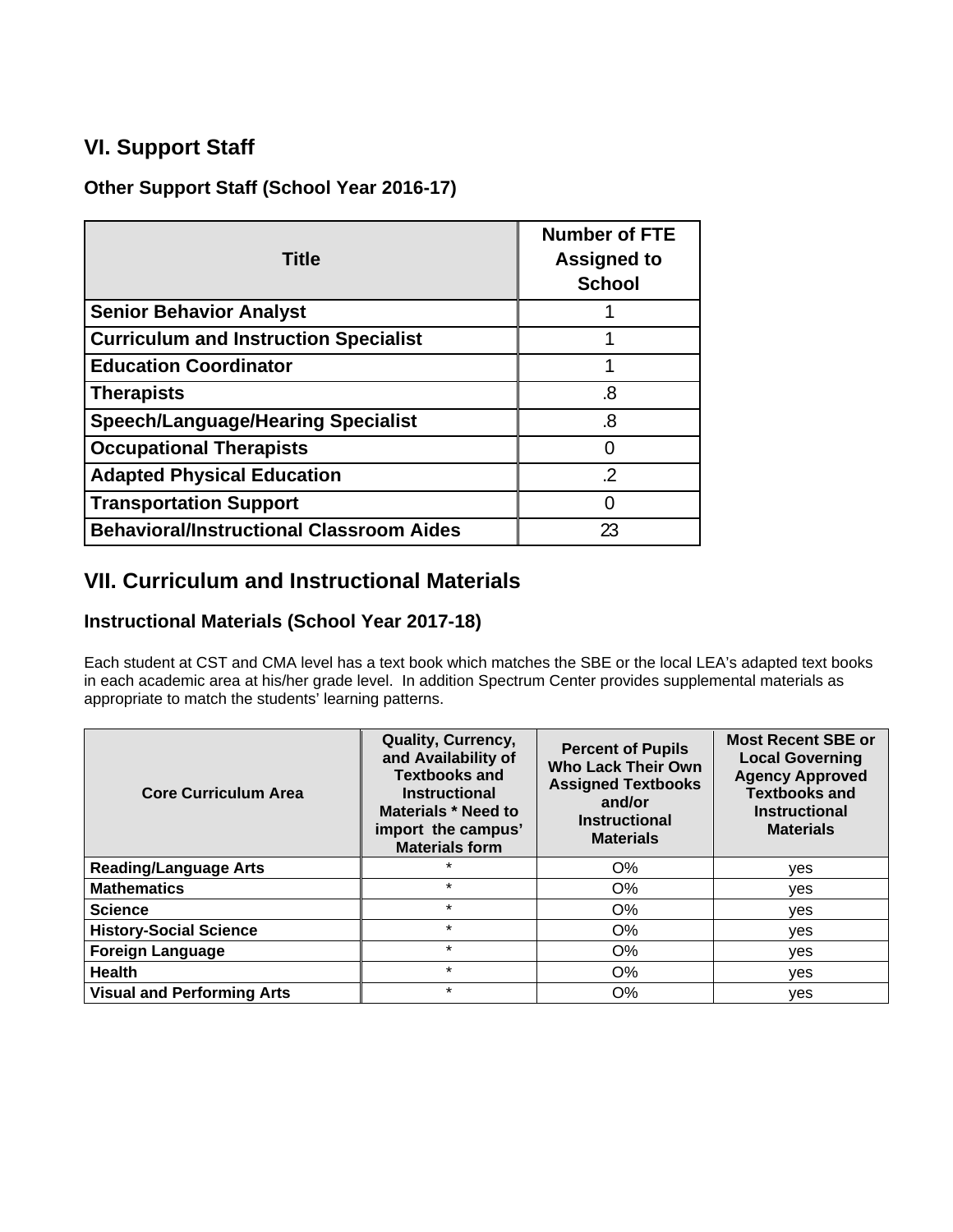## **VIII. School Finances**

## **Expenditures per Pupil (Fiscal Year 2016-17)**

| <b>Total Dollars</b> | <b>Dollars per student</b> | <b>Average Teacher Salary</b> |
|----------------------|----------------------------|-------------------------------|
| \$2,717,011          | \$42,198                   | \$63,079                      |

#### **Types of Services Provided**

Spectrum Center Schools work cooperatively with local school districts to develop a customized curriculum for each student based on the student's Individual Education Program (IEP), abilities, interests and goals. Spectrum Center Schools meet state education standards and are based on the principals of Applied Behavior Analysis (ABA). ABA is a discipline devoted to the understanding and improvement of human behavior. Spectrum's ABA curriculum includes specific strategies for preventing behaviors of concern, teaching alternative appropriate behavior, teaching self-control strategies, improving learning skills and responding to behaviors of concern in a safe and respectful manner.

Spectrum Center Schools serve students with emotional disturbance or developmental disabilities who benefit from a consistent and structured program, with an emphasis on a successful transition to a less restrictive environment. The students receive individualized instruction in academic, social and behavioral skills, including independent living and vocational skills in a low student to instructor ratio.

Spectrum Center Schools also serve students with autism, who receive a continuum of specialized education services in dedicated classrooms. Applied Behavior Analysis is the foundation of Spectrum's approach to teaching children with autism in an environment that is predictable, consistent, structured and positive. Spectrum's curriculum for students with autism in highly structured involves repeated presentation of instruction and focuses on communication, behavior, social and academic skills in a low student to instructor ratio.

Related services provided at by Spectrum Center per the student Individual Education Program includes counseling, Speech and Language Therapy, Occupational Therapy, Adapted Physical Education, Augmentative Communication, and Assistive Technology.

## **Teacher and Administrative Salaries (Fiscal Year 2016-17)**

| Category                        | <b>Spectrum Schools</b><br><b>Amount</b> | <b>State Average</b><br>(ADA < 1,500) |
|---------------------------------|------------------------------------------|---------------------------------------|
| <b>Beginning Teacher Salary</b> | 51,000                                   | \$38,592                              |
| <b>Mid-Range Teacher Salary</b> | 62,650                                   | \$55,764                              |
| <b>Highest Teacher Salary</b>   | 76.350                                   | \$72,219                              |
| <b>Average Teacher Salary</b>   | 63,079                                   | \$90,207                              |
| <b>Average Director Salary</b>  | 84,934                                   | \$116,768                             |

## **IX. Student Performance**

#### **Standardized Testing and Reporting**

Our goal is to help students earn required credits and acquire necessary skills for success — now and in the future The Student Growth Percentile (SGP) reports student progress compared to millions of academic peers in general, and special education nationwide. The typical SGP score is at least 35 for math and reading.

Spectrum Center students were on average five grade levels behind in reading and math at time of entry**.**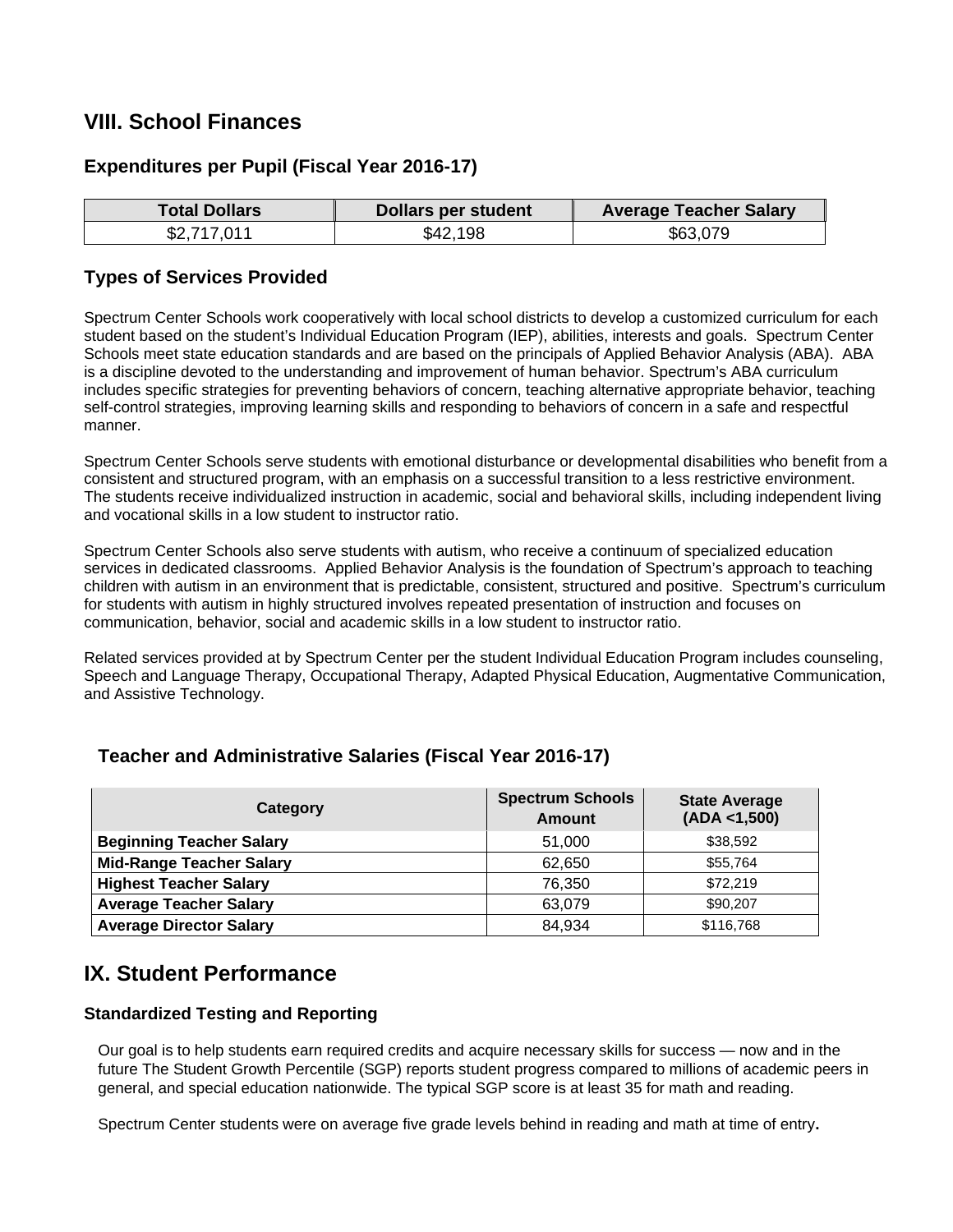# **Reading & Math Student Growth Percentile**



#### **Other Student Outcome Data**

Spectrum Center ensures students make progress on their Individualized Education Program (IEP) goals. The graph below shows the percentage of IEP goal progress for students in each of our learning environments



**2016-17 Improving Individual Goals** 

## **X. Accountability**

## **California Department of Education Certification (CDE)**

The Spectrum Center Schools are all certified by the California Department of Education.

## **Academic Performance Index (API)**

The API is not applicable to Non Public Schools.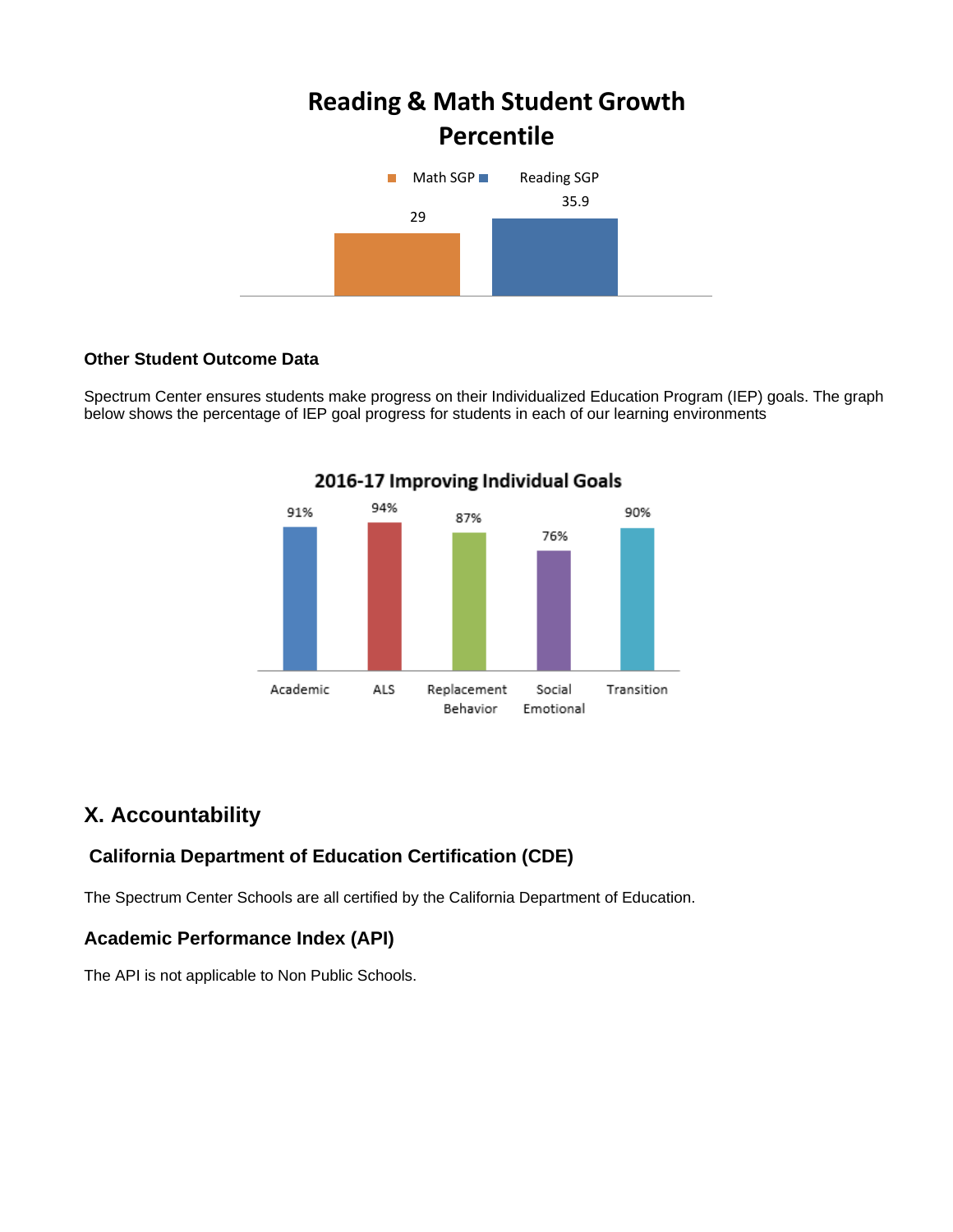## **XI. Postsecondary Preparation**

## **WorkAbility I**

Spectrum Center is a state-approved WorkAbility I Program (WAI) site. WorkAbility I is a California transition program and is funded and administered by the Special Education Division of the California Department of Education. The WorkAbility I Program provides resources for transition services with a primary focus on comprehensive pre-employment, work site training, and employment, along with follow-up services for youth in special education.

Spectrum's WAI program goal is to provide students with the skills necessary to maximize the level of independence and productivity in their lives, assisting them into a quality adult life.

The State WAI model requires service delivery, data collection, documentation, and reporting in line with WAI's Array of Services. The WAI Array includes, but is not limited to, career awareness and exploration, career counseling, vocational assessments, pre-employment activities that promote employment readiness, job search skills, and job retention, work training, and follow-up services. Spectrum's WAI Program strives to include as many elements of these services as "best practices", based on individual student's skills, abilities, and interests.

Spectrum's WAI program offers pre-vocational / vocational training, and pre-employment and career planning services for students 14-22 aligned as much as possible with each student's Individual Education Plans (IEP). As mandated in the IDEA 2004, and by the age of 16, transition planning, post-secondary goals, and individualized transition services will be addressed simultaneously with the development of the student's annual IEP goals. The Individual Transition Plan (ITP) is based on age-appropriate transition assessments. Measurable post-secondary goals are developed based on students' individual long-term objectives, interests, and preferences, and may include paid work training and other employment-related services. The development and practice of independent living skills are also a part of the long-term goals.

Pre-vocational and vocational training prepares students for future WAI subsidized or direct hire work training and employment opportunities, and includes, but is not limited to, pre-vocational/vocational tasks, mobility training, selfcare, training in tolerance with time on task, work maturity standards and values, and the development of effective communication skills. The program features a strong community-based component. Research has shown that it is most productive for our students to learn skills in the natural environment where they will be later expected to demonstrate the skills. In this way, generalization is enhanced and independence maximized.



## **Workability I Program**